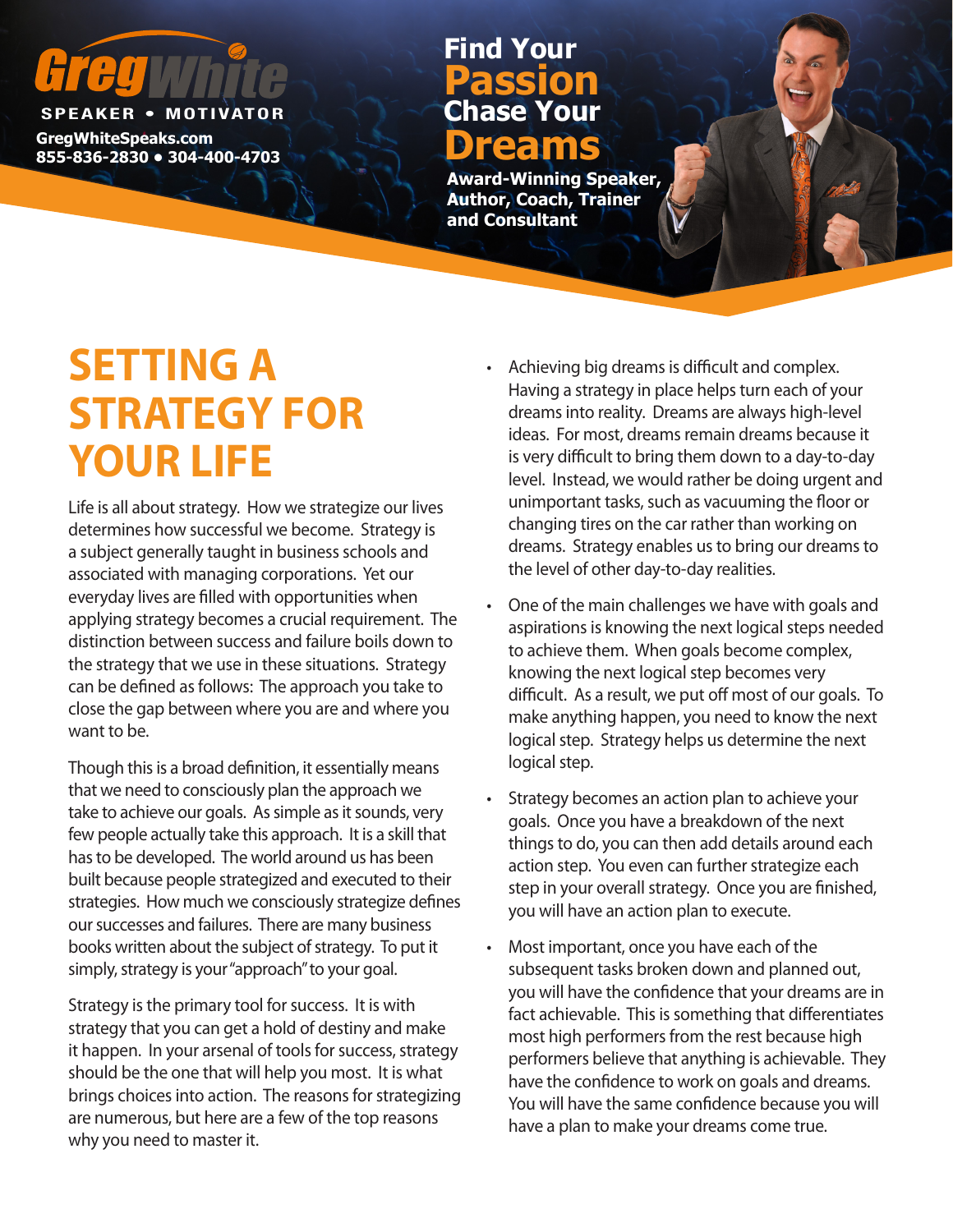

Most of us put off our dreams. The sheer size of our dreams and their complexity are often what deter us from acting on them. Subconsciously, we fear complex projects and actions, though we justify our procrastination with other reasons at a conscious level. As a result, most of our dreams go unaccomplished in our lifetimes. We start believing dreams are just dreams. Contrarily, I believe that dreams can be reality. You need only to give good thought to making them reality. Strategy enables us to do this. Strategy breaks down our dreams into manageable chunks that we can visualize, feel, and execute on a day-to-day basis, just as we would do laundry or go to the grocery store.

Everyday tasks are easy to do because we can see them, feel them, and we know what their outcome will be. Strategy brings your dreams to this level, which is extremely powerful.

Right now, the dream of owning a dream house, becoming a millionaire, or becoming a CEO might seem like something out of this world. You might be even embarrassed to talk about it fearing that your friends and family will write you off as a dreamer. But, if you have the right strategy in place and keep on working on it, I am telling you that your dreams are achievable. They are as real as the shirt on your back.

Stop for a second and think about how you would approach a journey to a friend's place that you don't know the way to.

- 1. First and foremost, you know that you have to go to your friend's place – you have a goal!
- 2. You need to figure out how to get there. Are you going to ask another friend, or are you going to look at a map? This is your strategy.
- 3. You decide the route (Select your strategy).
- 4. Finally, you take the road, follow the turns, and complete the trip (strategy implementation/ execution).

I know this sounds like common sense. This is the natural thinking process that would take place in approaching any task. Our limitation is that we rarely apply this process to complex tasks and the goals we

want to achieve. It is easy to have goals; it is equally important to have a strategy to achieve these goals.

Everything that we do in life requires an approach, from brushing your teeth in the morning to building a skyscraper. The difference between a normal person and a high performer is that a high performer knows how to approach complex goals, i.e., strategize. High performers consciously strategize their goals.

Strategy is a very simple skill. The higher you go up the corporate ladder, the less technical you get. One of the few skills that remain with you is your ability to strategize. Leaders at the top of any corporation know the principles of strategy and know how to apply them, while employees at lower levels know the principles but don't know how to apply them. When it comes to life, you need to start thinking like a CEO.

You would not be able to get up in the morning and come to work if you didn't know how to strategize. As humans, strategy is how we think. It is a natural process for us. However, CEOs know how to consciously apply this ordinary skill to very complex problems and attain large goals.

One of the prime reasons that our plans fail is we don't spend enough time strategizing and fine-tuning our strategy. A goal is not the same as a strategy. Just because you have a goal does not mean you have a plan. You need to have a strategy for each goal. When you do, then you can break down the strategy into individual tasks and execution plans. This is part of strategy formulation.

Have you ever wanted to lose, say, 50 pounds? Each year, you make a New Year's resolution to lose the excess weight. And at the end of each year, you have little or no success. One of the reasons you are in the same place is you haven't strategized your weight-loss goal. When you don't have a strategy, you are more reluctant to approach any complex problem, primarily because you don't know how to approach the goal; so, you put it off.

To be great, you have to get things done. To do great things, you have to set goals and organize your time. Strategizing on achieving great things is something that each of us needs to do. We can set goals and learn a spectrum of techniques, but if we don't know how to apply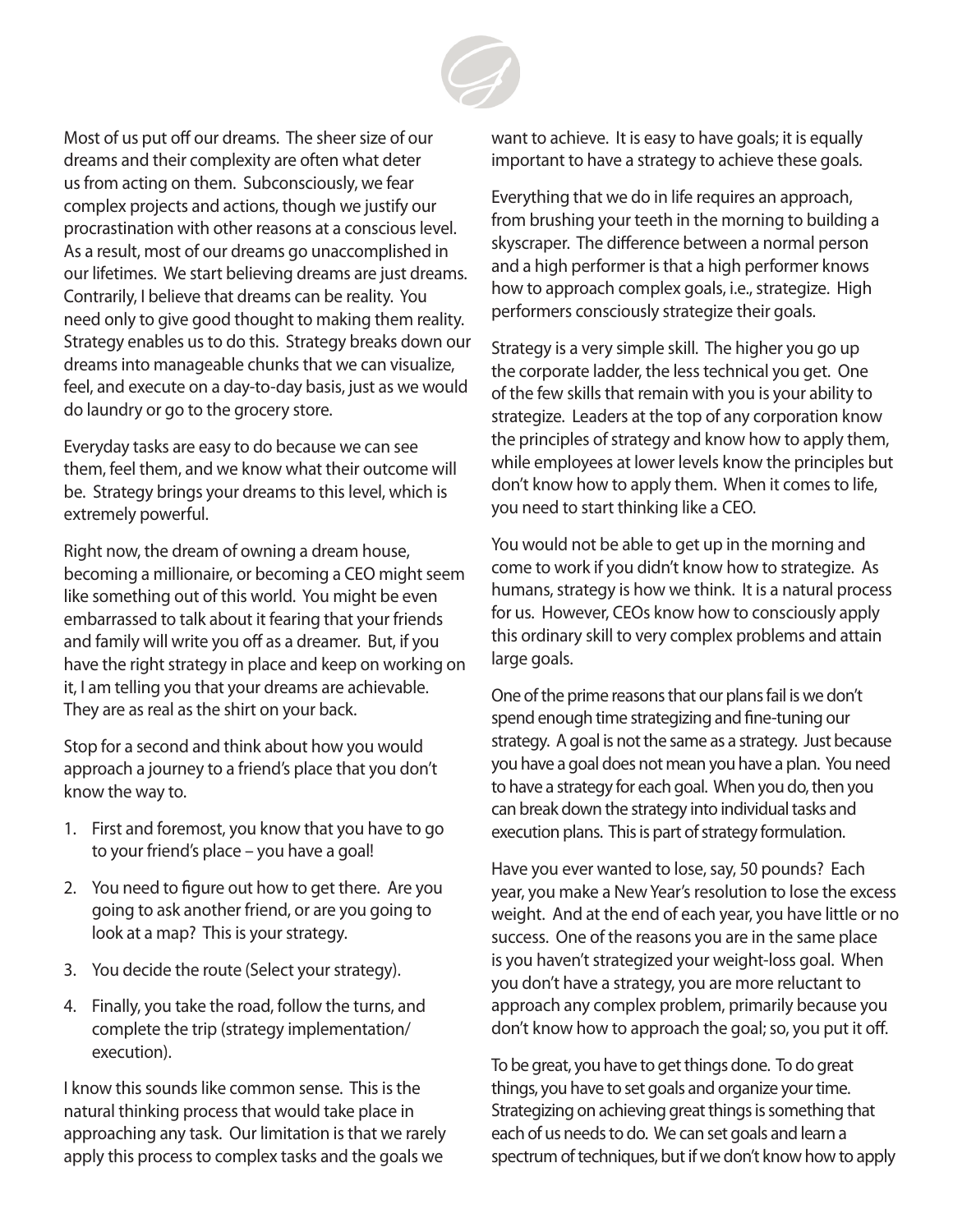

the techniques to achieve goals, we don't get anywhere.

Sometimes, strategy comes to us by sheer chance. One thing might lead to another, and you have a strategy in place. Whether in the business world or the personal, strategy happens a lot by chance. We find out that sometime is working out for us and we start going down a certain path. A lot of us take this route. But, of course, you're leaving your destiny to chance.

There is actually no formula for strategy. Each goal is unique. With strategy, there is almost no formula or procedure to apply. We need to figure out how to get from point A to point B. The strategic framework certainly helps to formulate the strategy.

Each of our dreams and goals is different. They are as personal to you as your personality. Each of your goals will differ from the next in terms of its complexity, time required to achieve, difficulty and circumstances. Each goal and dream should be governed by its own set of criteria. Because of this complexity, it is impossible to have one formula to strategize your goals. If you encounter a prescription for achieving your goals, be skeptical because no two goals are the same, whether they are yours or those of two different people. You can never prescribe a formula to achieve your goals.

However, when working on your goals and dreams, you will notice that the approach has similar components, no matter how big or small your goal is. These components are common to your approach whether you are trying to go from your house to dinner or you are trying to grow a multinational bank from \$60 billion profitability to \$100 billion profitability. Based on these components, we can build a framework for you to strategize your goals and, ultimately, your dreams.

These components in the framework are the primary components of any plan. Yes, strategy is a plan. They form logical steps to breaking down any problem and executing a plan to solve it. In fact, these components form the logical thinking process in the human brain. Skipping any of these steps would make it difficult for you to achieve your goals. We use this approach on a daily basis. The only difference is that we are going to use these steps consciously rather than subconsciously.

The steps in the framework are interrelated. They are in

logical order, and each is dependent on the previous. Most of the time, this planning process becomes recursive as well, which means that steps within the strategy might become strategies themselves. You need to strategize complex goals at different levels. Each level is a strategy on its own.

In the example below, as a VP, you will need to strategize how to get a promotion at each level. These ideas, these subcomponents, will combine to become a collection of strategies.

In the world of software design, this is the same approach used to build complex software programs such as operating systems and transaction-processing systems. Before a single line of code is written, the very first step is to break down the design objectives into the different major components. These major components are then given to different teams that go and break down the major components into even smaller components. They are planned to the smallest detail. Only in the final step does the code get written.

Your dreams are similarly complex. That is why it is important to break down the actions into smaller steps to ensure the execution of your plans. The strategic framework will help you to do this with your goals and dreams.

#### **Strategy in Detail**

There are many definitions of strategy. In the world of business, strategy is a concept that many management gurus have written about. Some definitions claim that strategy is an art for devising plans, while others refer to strategy as a more structured approach. Whichever definition you prefer, strategy is about achieving goals and planning.

When we think about doing something, we essentially need to answer five questions: what, why, when, where, and how. "What" is the actual goal itself. It is the target. For example, you might want to obtain your MBA. "What" refers to earning an MBA as your goal. Once you've answered the "What" question, you need to answer the "Why." For you to have a goal, you obviously must know why you want something. The questions "when" and "where" are your tactics for achieving your goal. "How" is your strategy.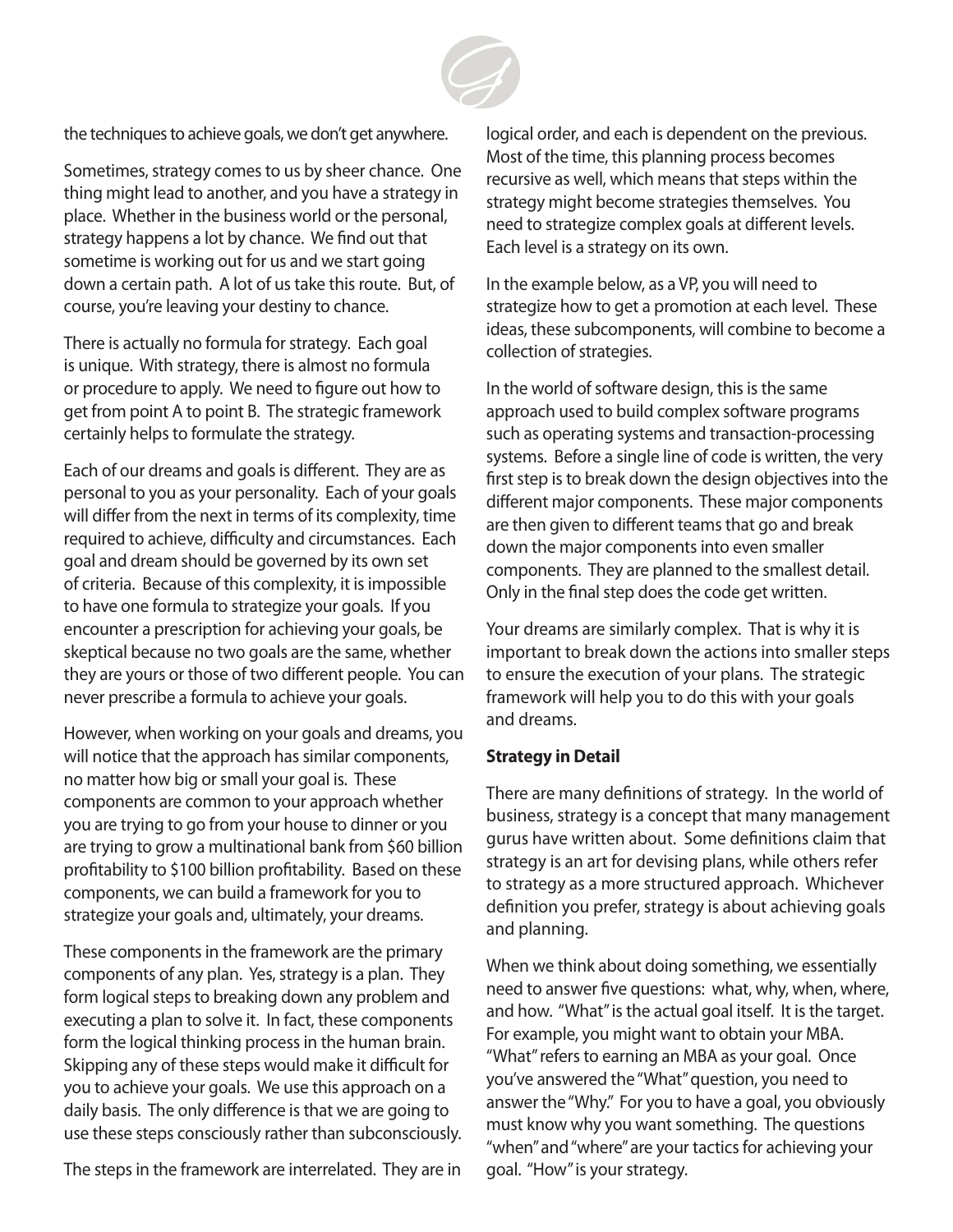

Having read many definitions of strategy, I like to think of strategy simply as the approach to achieving goals. It answers the question "How do I achieve a goal?" How to achieve a goal is the next question to ask after you know what you want to achieve and why you want to achieve it. It follows the same natural thinking pattern in our brain, and it is a very important component.

Similar to the different definitions of strategy, there are different versions of defining a plan. However, most of these versions have five primary components. These components answer the what, why, when, where and how questions. This framework is what I call a Strategic Planning Framework, something that can be applied to any problem, goal, or dream that you have.

It is sometimes easy to confuse strategy and tactics. Sometimes, tactics in a large plan might turn out to be smaller strategies themselves. Yet it is important to keep strategy and tactics separate. In order to solve complex problems, you need to know the difference between strategy and tactics. When devising a plan, think first about strategy and then think about tactics. In each plan, the level of planning is different. Thus, your definition of strategy and tactics will be different for each plan. When planning, you need to know at what level your strategy starts to be come tactical. In order to solve complex problems, you need to know the difference between the two.

The action items for your strategy are the lowest level of your plan. They are not necessarily your tactics. Once you start breaking down the work required to achieve your goals; you will come to a point where you cannot divide them further. In your dream of becoming a CEO, your tactic might be to get a job at the next level. Completing your resume for that next-level job is an action that you cannot break down further. It is steps as small as these that constitute your action plan. Typically, individual actions take less than one hour to complete. Thus, your tactics might not be your action items. You might need to further strategize and break down each tactic until you know the individual action items.

When devising your strategy, it is likely that you won't be able to foresee most of your tactics at their individual task level. Do not worry too much about

it because it is typical in devising strategy. As long as you have the approach and the next immediate steps required to strategize your dream, you have a good strategy. What is important is the next step that is required. Always having a firm idea of the next few steps will keep you moving. Not knowing the next step and not giving adequate thought to it is what keeps people away from their dreams. You can elaborate as you move through your strategy.

Once you have a strategy in place, it becomes a project. Projects typically get elaborated on as you move through the project. This means that the details for the strategy become clearer as you move closer to those steps and tactics. Life is full of uncertainty, and plans have to be changed. This is why it is important to elaborate on your strategy as you move on, when the circumstances for each step become clear. As you go on, what you planned just a few weeks ago might change. You need to account for this uncertainty. You achieve this through continuous elaboration.

As should be clear now, strategy is the process of taking what you want to achieve and breaking it down to a level that becomes actionable. The hierarchy of a strategy can be illustrated as follows:



As we go down the hierarchy, we add the details. Only once we determine the actions we can start adding the specifics such as when and how to do these actions.

Even if you look at your strategy over time, the window in which you will have the specifics is quite narrow.



Though you might know the specifics only for your current window of work that you are doing, you will have an idea of what high-level activities need to take place.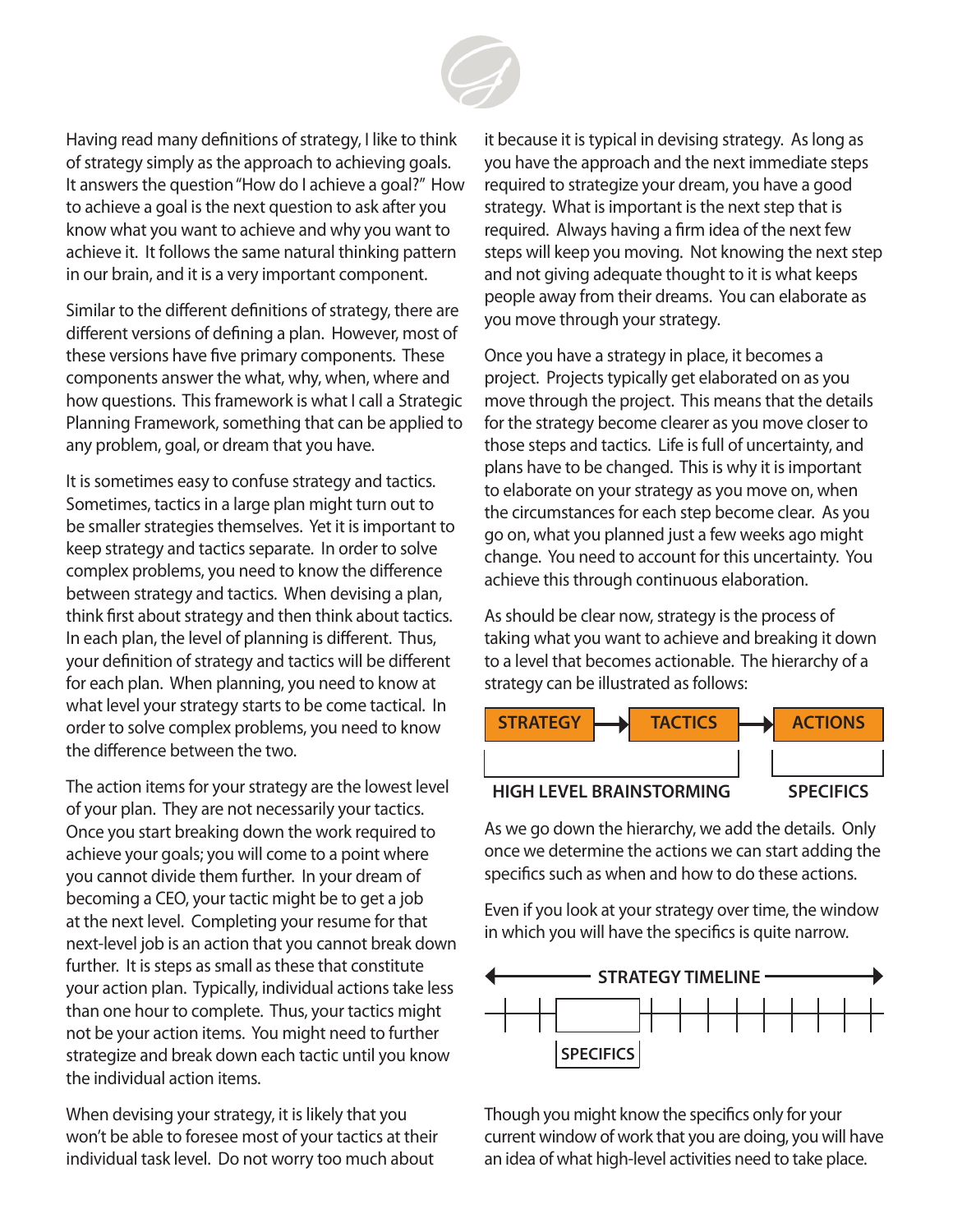

Goals are often problems that need solutions. Strategy is your solution to the problem and tactics are how you go about implementing the solution to the problem. Application of strategy can be illustrated by example. Let's make a plan.

#### *Situation*

I'm currently a junior financial analyst. I want to be successful in my career and make a difference in my day-to-day work. Therefore, I want to become a vice president (VP) of finance for my company. A financial analyst is a level 6 in the corporation, and a VP is a level 11. A move from one level to another represents a promotion.

#### *Goal/Problem*

• I want to become a vice president (VP).

# *Data*

- There are several promotions required to become a VP.
- I am currently a level 6, and a VP is a level 11.
- I want to become a VP by the time I am 42 years old.
- I am 29 right now.
- Requirements for promotions at each level are different.

# *Strategy*

- Get promoted from level to level.
- Set target timeframes and work toward initiating each promotion.
- Be proactive in working toward each promotion.
- At each level, strategize the next promotion.
- Have contingency plans, as the right opportunities might not come.
- At each level, develop the requirements for the next level.

# *Tactics*

- Focus on promotion to a senior financial analyst (level 7) by the time I am 30 years old.
- To achieve a level 7, I have to be technically very competent.
- Develop the technical competency.
- Focus on getting promoted.
- Talk to my manager about what I need to develop to achieve this promotion.
- After achieving level 7, restrategize for level 8.

As you can see, strategy is your approach to attaining your goals. As a junior financial analyst, you might have felt it was impossible to become a VP. However, by having an approach, I managed to break the problem down into smaller problems. After I achieved the first sub-goal, the ultimate goal of becoming a VP seemed more and more plausible. Tactics such as developing individual skills and competencies now fit into the total picture.

Another way to look at strategy is to think of it as the framework. Think of the human body. The spine or backbone holds everything upright. Everything else connects to the backbone. Your strategy is like the backbone of your plan. Everything else connects to this strategy. Once you know your strategy, you know what areas you need to focus on and what areas not to focus on. It is easier to solve any problem if you first think of the strategy.

# **Importance of Strategy and Strategic Planning**

Strategy is the difference between success and failure. Without a good approach to a problem and a firm action plan, there would not be a solution. Your approach is your solution to the problem. This is why strategy is very important in our lives.

Thus, it is important to get your strategy correct before you proceed with your most important goals. If the strategy is not correct, attaining the goal is going to be a very difficult task. Compared to the time you spend working at your goals, the time taken to strategize is minimal, yet it is the step that has the greatest effect. Once you strategize, you will head in the correct direction toward the goal. Strategizing is the 80/20 principle in practice – you spend 20 percent of your time strategizing and planning, but the 80 percent of the work toward your goal. Strategy is the backbone of any goal. Once the strategy is correct, handling the tactics and the details will be an easy task.

Most of the effort involved in attaining your goal is overcoming the emotional resistance. Once you start and engage in making your dreams a reality, you go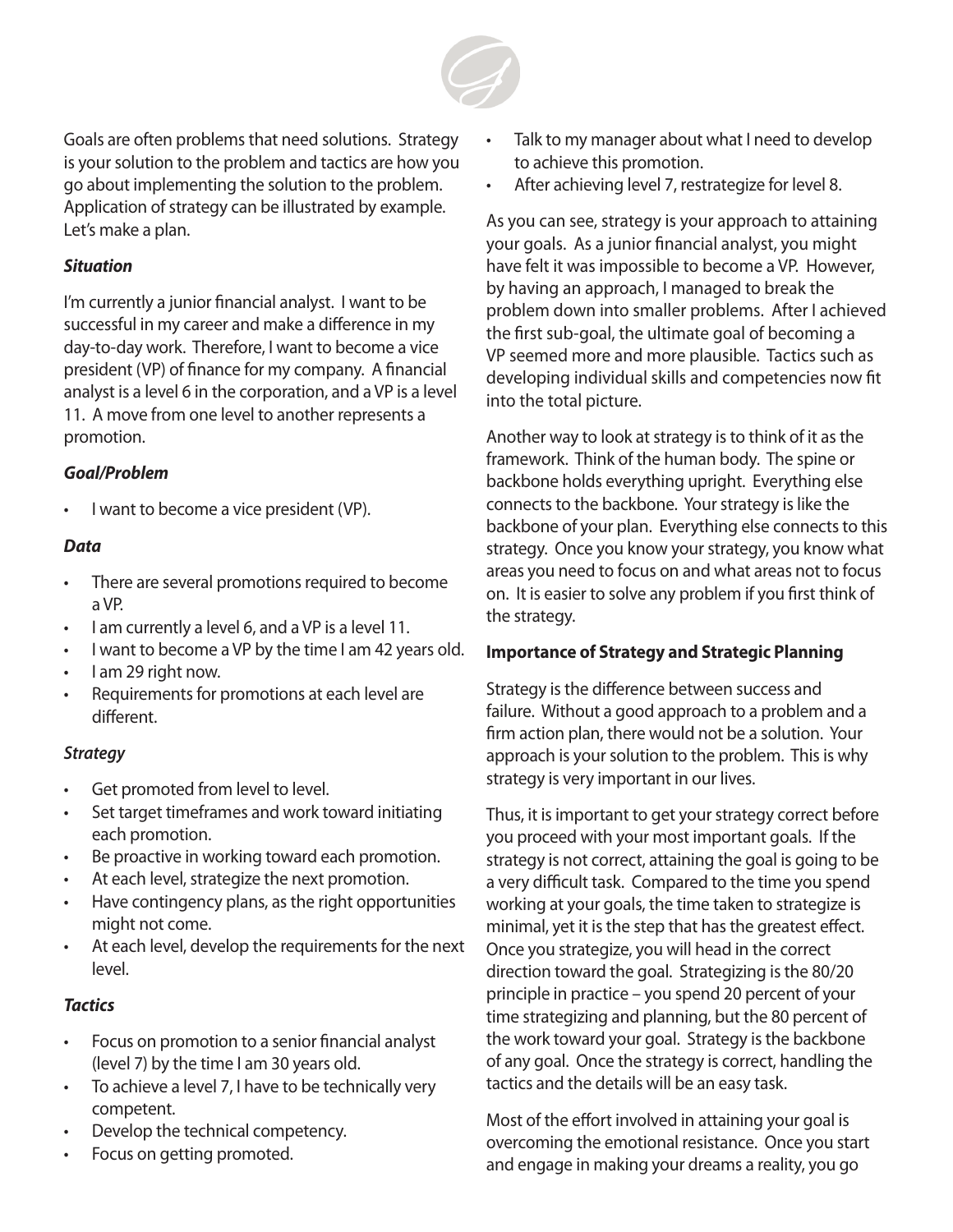

with the flow. Overcoming this emotional resistance is what we achieve by strategizing. Though it does not require an ounce of physical effort, our emotional selves keep us away from our dreams. We like our dreams, but the sheer detail of them keeps us away.

By front loading the thinking and strategizing, we overcome this emotional barrier. Though thinking is less than 20 percent of the effort involved, it is the most difficult part. The more time spent thinking about how you are going to execute this strategy and the more detail and specifics that you can outline, the easier it makes the execution. The 20 percent effort might actually feel like the 80 percent of the effort because this is actually the part that we resist most when trying to achieve something.

By thinking through the details, we know what to expect with the realities of the strategy. For example, you might think you can do a certain job, such as senior financial analyst, but once you think through the specifics, you realize that before you get to the senior financial analyst, you need to gain more confidence. This might require you to become a financial analyst for two years before you even attempt to become a senior financial analyst. It is very important to be realistic about the details. While dreams might not be realistic, we have to be realistic about the details. While dreams might not be realistic, we have to be realistic with the details of achieving them.

Successful people don't call their dreams unrealistic. For them, dreams are realistic. But when it comes to actions, they know what is unrealistic and what is not. This is why strategy is so important. Strategy will give you the realism required to achieve your vision. It brings your vision to reality.

Every one of us has challenges that need solutions. For you it could be marriage, a financial situation, a time-management problem, or simply your physical shape. All our lives have challenges. In order to solve these problems and challenges, we need to strategies. With a Strategic Planning Framework, we can start to break down these problems into solutions. This is why strategic planning is crucial in our lives.

We need to think within the Strategic Planning Framework, especially when our challenges are complex. Our human brains sometimes have difficulty breaking down complex problems. A framework helps us break down a problem into manageable parts. The Strategic Planning Framework works the same way.

The Strategic Planning Framework is like a level or a set of pulleys. We apply the same level of thinking to complex that we apply to simple problems. It helps us isolate the approach.

#### **How Do You Strategize?**

Strategizing is not a new skill. We all know how to strategize. What we need to learn is how to apply the same framework that we are familiar with to more complex problems. When there is a complex problem, strategizing skills do not come as naturally to us. We need a framework that will take us along the correct path.

A Strategic Planning Framework is a framework to plan your goals. The framework will guide your thinking toward a strategy rather than a list of action items. It will help you think about complex problems and attain complex goals in your life.

You might be able to follow this thought process without any writing. However, for more complex goals, it is best to write down your thoughts in each section to create a record of your strategy. This way, you can always refer to it at a future date. Sometimes goals take a while to achieve.

# **Strategic Planning Framework**

The framework consists of five thought components, or processes.

- **• Definition:** Defines and visualizes what you want to achieve.
- **• Data/Analysis:** What you know about the situation.
- **Strategy:** How you want to achieve your goal.
- **• Tactics/Resources:** What has to be done to execute the strategy.
- **• Monitoring:** How to ensure you are successful.

**Definition:** Write down the problem that you are trying to solve and the goal. This will act as a reference point for your planning. For example, your problem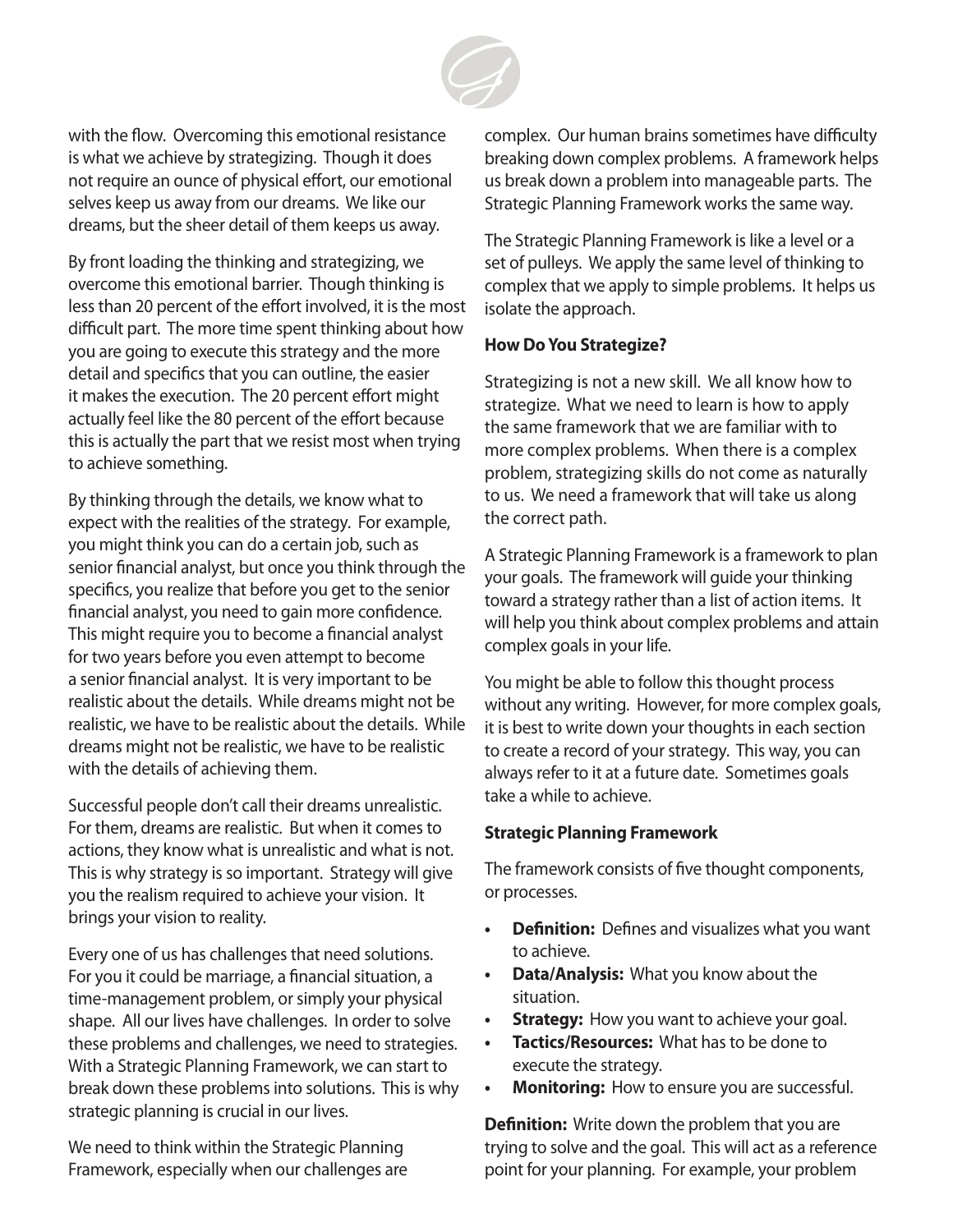

could be your current level of debt and the goal would be to get out of debt completely. Or it could be that you are not satisfied with your current salary and want to get to a higher position.

Writing down the problem will remind you why you are trying to attain the goal. It will provide a purpose for the effort. Sometimes we forget our purpose for doing something. Often, we lose the motivation to go toward a goal when we lose sight of the purpose. Writing down the problem helps prevent this.

There are also times when we want to attain a goal but have not really thought about why. For the longest time, I've wanted to become a CEO and never gave a thought to why. Using the framework, I now understand why.

Knowing what motivates you and understanding the reason behind your goals will give you a lot of clarity. For example, I might want to become a CEO. What motivated me to become a CEO is to make a difference. By articulating the reason for my goal, I realized that there are other ways, not just through becoming a CEO. As you can see, by defining your goal, you will really be able to understand what you are trying to achieve. It also will assist you in selecting the most appropriate path to achieve your goal.

Defining your goal is about knowing your end state. Even if your goal is complex, it is imperative that you know what your end state looks like. Many authors have written about visualizing your end state. When you can visualize and feel your end state as if it is here today with you, it becomes a powerful motivation to achieve your goal.

You need to do something to achieve your goal every day. You can do it once you clearly define it. Knowing the end state and constantly reminding yourself where you want to be is the very first step to attaining it.

Data/Analysis: Write down what you already know about the problem or the goal, any analysis you've done to determine the problem, and any assumptions. This will help you strategize better as you will decide which data to consider. Furthermore, this will help remind you later on what assumptions you have made when strategizing.

Another piece of information that needs to be recorded here is your Critical Success Factors. Critical Success Factors are what need to be done to ensure the success of the goal. For example, if you want to become a VP, it is critical for you to maintain an excellent track record of credibility.

Knowing your Critical Success Factors is important. There will be a lot of things in your plan of attack that might or might not be critical. But you need to understand what is critical and focus your energy on those activities. Critical activities are activities that make or break your strategy. These activities have to be done well in order for your strategy to be successful. You need to work very hard to address the factors that will be critical for your strategy. Working on critical factors can be difficult. It requires you to push yourself beyond your comfort zone. But if you don't get the critical aspects of your strategy worked out, your strategy will sit in limbo for a long time.

Strategy: This is the important section that requires a lot of thinking. After knowing the problem and goal, you need to think of an approach to attaining the goal. This is the solution to the problem. However, you don't have to worry about the details of the solution at this point. Just think about the high-level solution. How would you approach the goal? That is the question that you have to answer.

Sometimes you might arrive at several different solutions or approaches to attaining the goal. Don't be judgmental; just write them down. The moment you become judgmental, you lose the creativity required in the process. Strategy creation is a very creative exercise. Don't worry if you think you are not creative. Creativity for strategic thinking is in all of us. The only thing we have to do is harness it. Learning to harness the creativity is a skill that can be learned very easily.

Society tells us to subdue our creativity in different ways. Becoming risk averse is one way of subduing creativity. At the same time, we sometimes fear the acceptance of one of our ideas. Because of this fear, we become very judgmental about our ideas. When we are strategizing, we need to turn this self-editor off for a moment.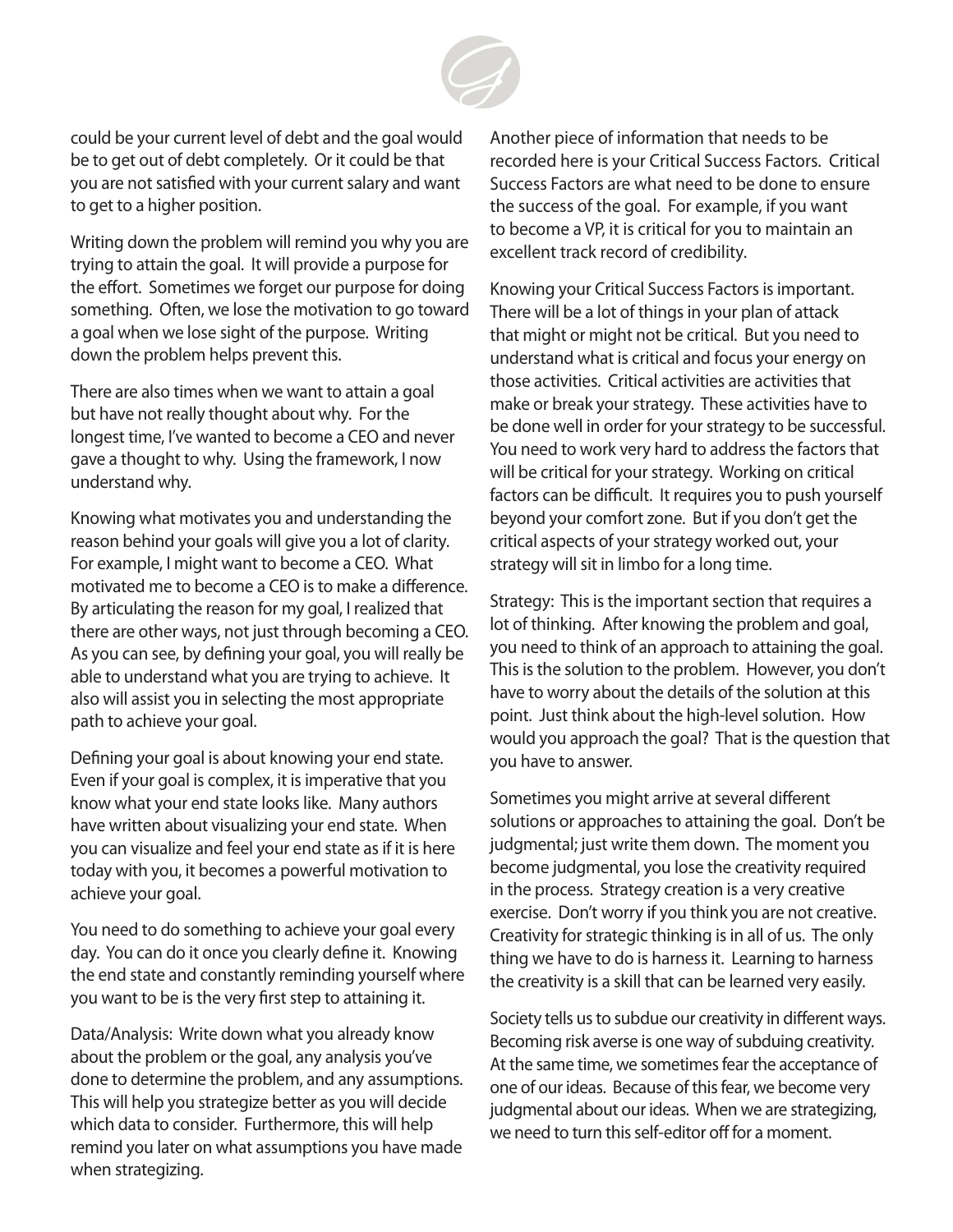

Be creative and generate as many ideas as possible. Once you have exhausted all the possible approaches, you can decide on the best solution later on. The idea is to brainstorm as many solutions as possible.

Strategizing is all about creating. All of us have the ability to create, but very few of us let our imaginative mind create things. Generating ideas for your strategy requires you to let your mind run free. We teach our children how to do this, but as adults we hardly do it ourselves. I was amazed to see that these very concepts that I am writing about were in a children's show my four-year-old daughter was watching, yet when we really need them, we rarely use these basic skills that we have. When we were children, we all learned these things, but life got to us and overshadowed them. We need to go back to them, because that is what we need to be successful.

You need to be creative and generate ideas. We need to think as much as possible. Let your mind run free and generate as many ideas as possible. You have to stop evaluating them. It is then that your mind starts running free. The process of evaluating and judging your ideas when you get them actually hinders this process. I know it will take training when you are not used to doing it. Once you are used to generating ideas, keep going. Your mind will give you lots of ideas. Don't stop, write them down, and go on till you have exhausted all your thinking. Let your creative self come to life.

To be a good strategist, you need to make yourself an artist. Artists let their minds run free. They don't judge the ideas they get, and they don't evaluate what comes to their mind. They express these ideas on whatever work they are doing. There is no dampening effect between their idea creation and action. This is what you need when you are generating your ideas. There should not be any dampening.

You would be amazed by the fabulous ideas that you can generate, no matter what you think of yourself. When you let your mind run free, it takes on a life of its own, and it will give you fabulous material to work with.

Once we have a list of ideas and options, we need to start evaluating each of our ideas in a very objective manner for the best solution. We need to select one idea out of this list. The criteria for selecting the best course of action could be anything.

When your list of ideas is in front of you, you can then start evaluating them. This is the time when you start judging your ideas by weighing the pros and cons of each.

The criterion for selecting could be what appeals to you most. It could be the most financially viable solution or the fastest solution. It also could be a combination of criteria with different priorities. Whatever the criterion is, you need to pick the one that feels most right for you. There are many problems and solutions in life that you can never measure quantitatively. People who hide behind reams of analysis will never make decisions. They just fear taking responsibility by making a decision. Selecting the solution and moving forward is the most important thing they will do.

This is the time when you need to make a decision. The choice that you make will define you. You cannot hide behind reams of quantitative analysis. You need to take a risk and move forward. I have had conversations with people who buy houses who come to me for advice. It amazes me how much analysis they do before they buy.

Some measure the distance from the public transit in minutes and seconds and even calculate the heating bill. While I agree that you need analysis to make an informed decision, I also have the feeling that they are just frightened to make a decision, take the risk, and be responsible for their decision.

You need to make a choice that will make you happy. These are your dreams. I'm not against quantitative analysis, and it is required before taking a giant leap. But you need to trust your gut and select the idea that will make you happy. It all boils down to your purpose. It is very important that you make this connection.

When I was considering whether to buy my current house, I decided that as long as I could afford it and my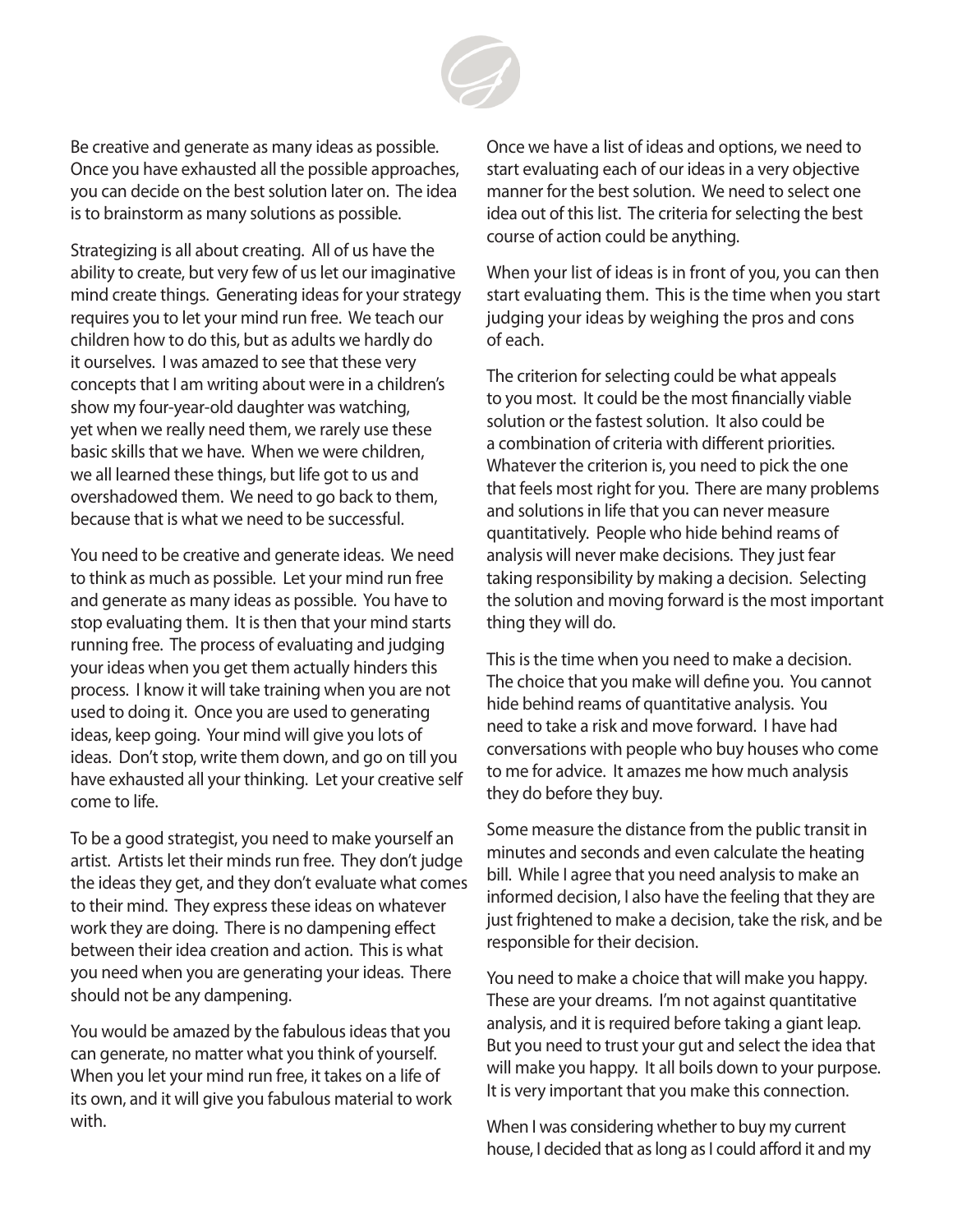

gut agreed with the decision, I should go for it. I needed to be happy in that house. As a result, I always got the house I wanted and never regretted a single decision.

You can sense when you are about to make the correct choice. You just need to trust that feeling and make that choice. The choice that you make is usually the correct choice. I know you would have that edgy feeling that this could be the wrong choice. But contrary to that feeling at the time of making it, I have always experienced that the choice I made is the best possible choice I could have made. I have a wonderful life today because I do that and I trust myself.

Tactics/Resources: Once you select the best solution to your problem or the best approach, you can add the beef to it. You can start answering the questions such as when, where, and how. Tactics are the smaller details of our plan.

It is great to think about the approach. However, you also need to think about the smaller details of the plan in order to implement it. Most of the time, when we get great ideas, we fail to implement them.

In most strategies, the difference between strategy and tactics is a very fine line. It is often a gray area. Don't worry if you have difficulty differentiating strategy and tactics. In such situations, think of both the strategy and tactics as one unit.

Most of the time, we fail to think through the details of the idea. Thinking through the details requires us to do two things:

- 1. Evaluate the feasibility of the idea.
- 2. Think through the implementation tasks.

Because we fail to think through these two aspects, one of two things happen that makes us procrastinate. We either feel reluctant to start working on it because we don't know how to go about the task, making us anxious about the goal, or we underestimate how much work the task is going to be. As a result, the task ends up being a failure as we put too little time and energy into it.

While strategy is important for us, it is also important to think through the details behind the strategy and the idea. Let us take an example of thinking through the details. You want to renovate your kitchen. Strategy would be to first work on the floor and the cabinets. You have decided on the design of the cupboards. You are going to do it in three months' time, and you have decided to limit the spending to \$5,000.

Now let us think through a few of the details. Since this is a large project, let's take just a component – the floor. First you need to know what tools you would need, and then you need to figure out how to obtain the tools. If they are going to cost you something, they must be part of the budget. Then think about where you are going to purchase the tiles and how you are going to bring them home. Do you rent a truck, or can you manage with your car? Similarly, think through the details.

The best way to think about the tactics is to visualize what you are doing before you actually do it. This not only helps you to find answers to the two things but it also helps you prepare mentally for the things that you are going to do. This is going to save a lot of time when you are doing it, as you will know what you are going to do.

In the same process, you also need to think through the resources you will need: things such as money, nails and people.

Don't worry if you don't have all the details correctly nailed down. There will be things that you will not know. Also, don't delay starting because you don't know all the details. There will be things that you'll have to think about once you start. The idea is to start and not to hide behind the details. You need to use the details to help you get started, not as a hiding place from starting. Even if we do manage to get all these details correct, most of us still hide behind the details to avoid starting. We are scared to start a new venture.

Once you get most of your details, you can start executing the plan.

**Monitoring:** While having plans and tactics is good, we also need to monitor how we progress in these plans. You need to step back and see how things are going. There would be no way for us to know whether we are progressing well if we don't compare against our